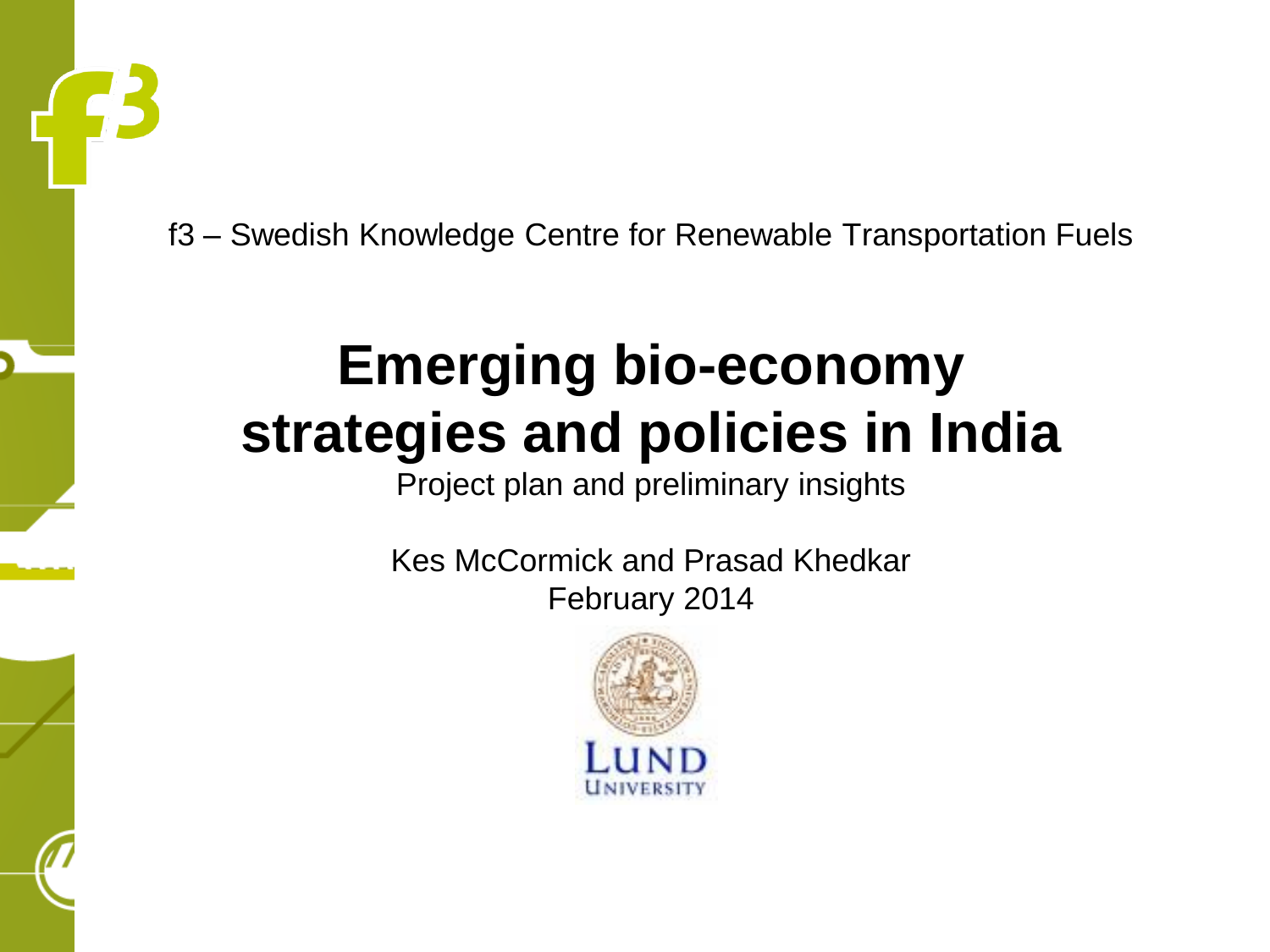### **Purpose**

- To develop contacts and initiate research on emerging bio-economy strategies and policies in India, with a comparison to European and Swedish initiatives on the bio-economy.
- This project builds on the completed f3 project entitled "A global overview of bioeconomy strategies and visions".

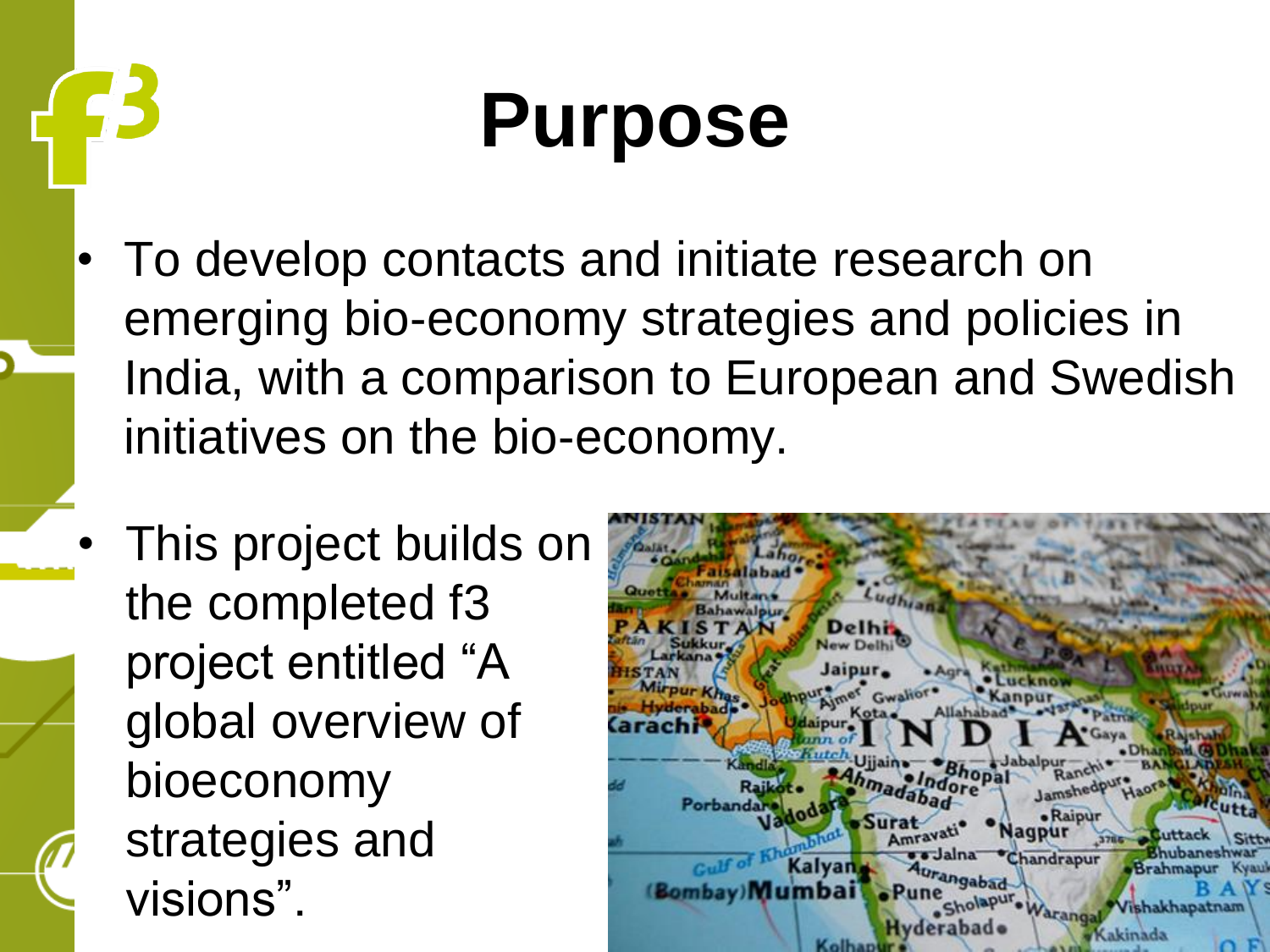## **Background**

- The foundations for the project is a cooperation agreement between Lund University, Sweden and the Centre for Bioenergy at the Indian Oil Corporation Limited (IOCL).
- The ambition is to exchange expertise and share knowledge on opportunities for biofuels between Sweden and India. The bioeconomy concept underpins biofuels development.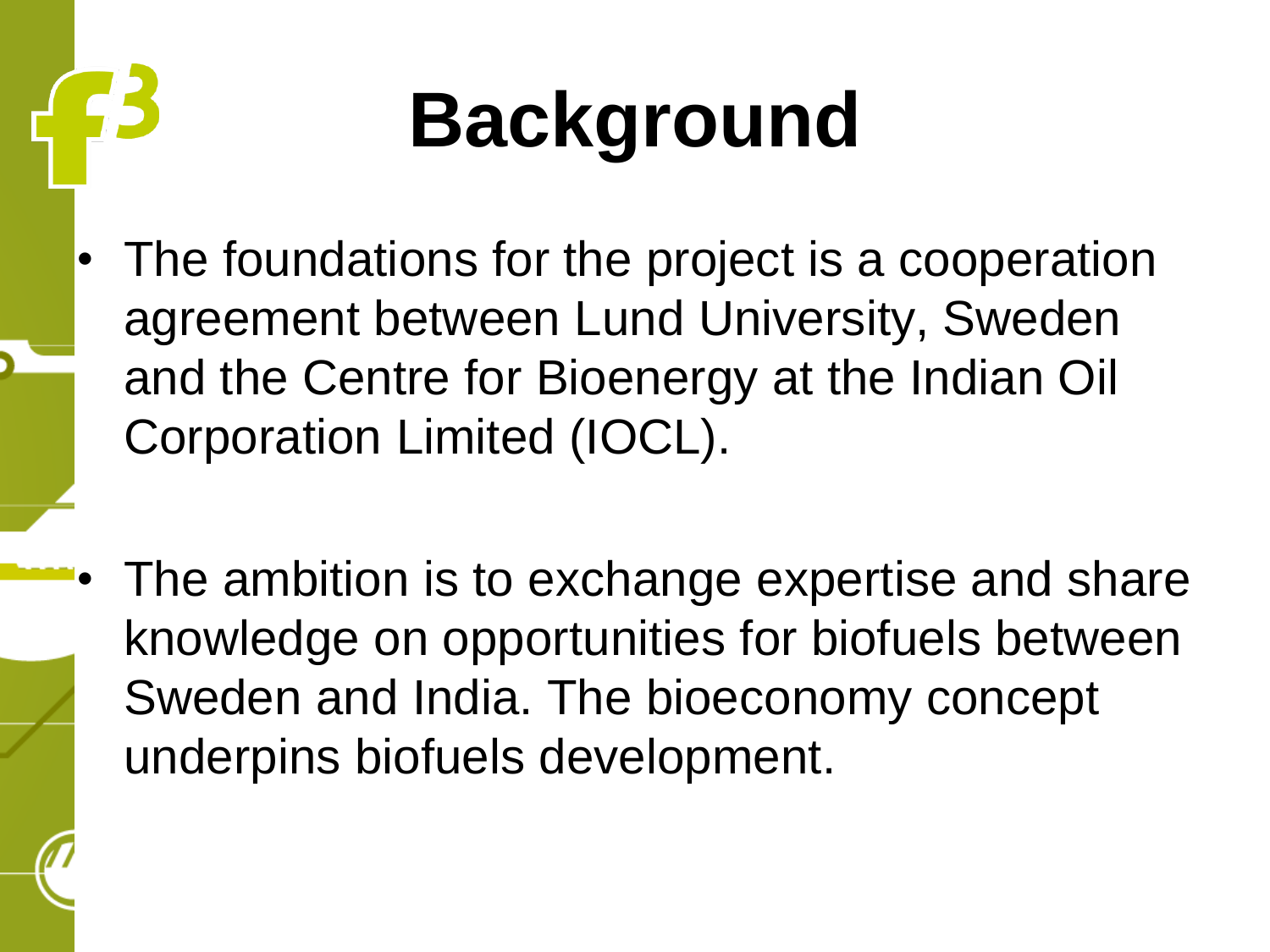### **Key Documents**

*"India has the potential to become a global hub for research and development and manufacturing in all aspects of biotechnology ... and become a true bioeconomy."*

- Published in 2012, the *Indian Biotechnology: The Roadmap to the Next Decade and Beyond provides* an overview and vision for the Indian bioeconomy.
- The authors are the Association of Biotechnology Led Enterprises (ABLE) and the Department of Biotechnology for the Government of India.

*QUOTE FROM THE ROADMAP*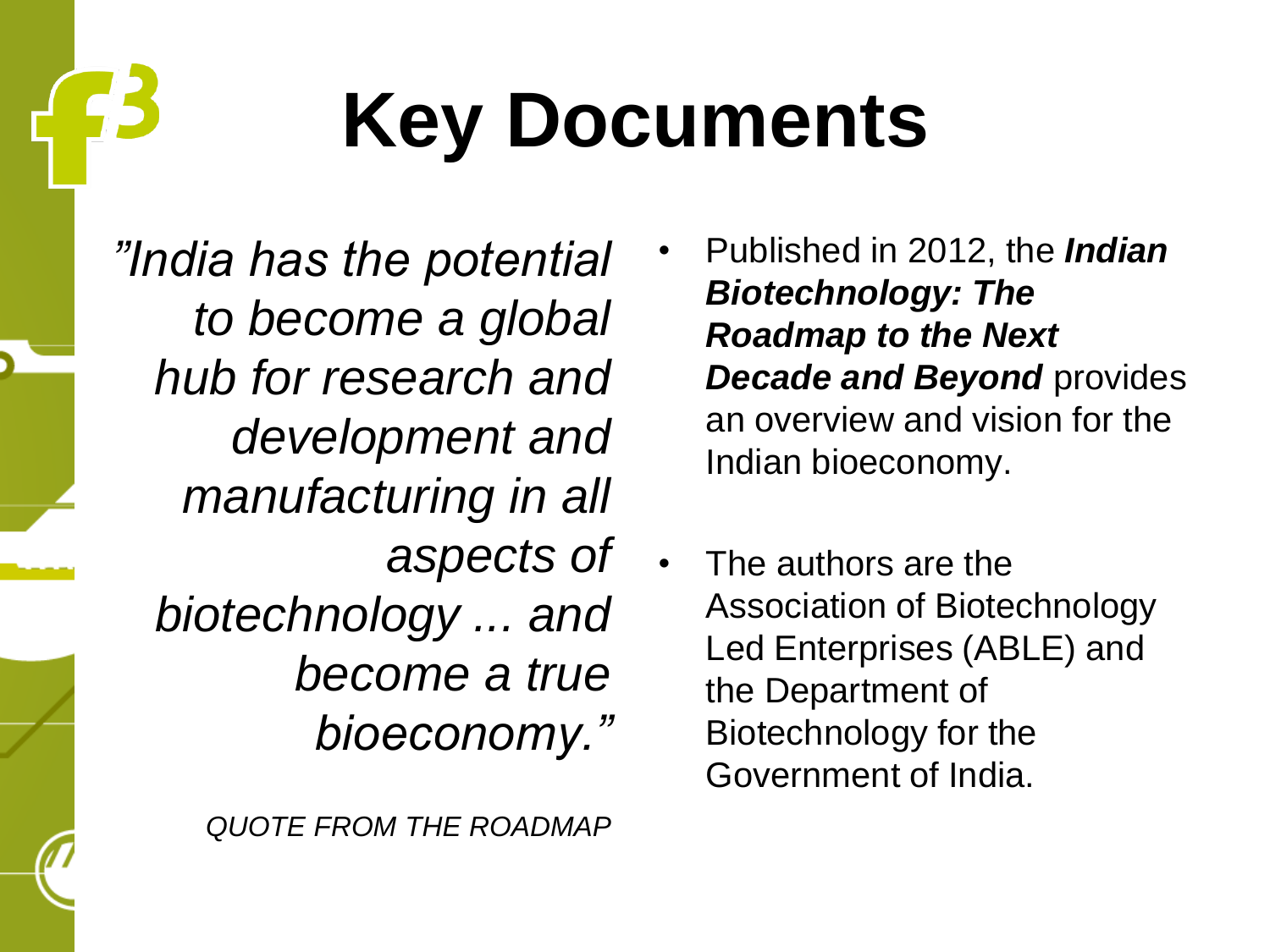# **Key Institutions**

- SAHYOG (Strengthening Networking on Biomass Research and Biowaste Conversion – Biotechnology for Europe India Integration) is an important initiative linking Europe to Indian activities on the bioeconomy.
- The objective of SAHYOG is to actively and effectively link research activities implemented within European programmes with related programmes in India.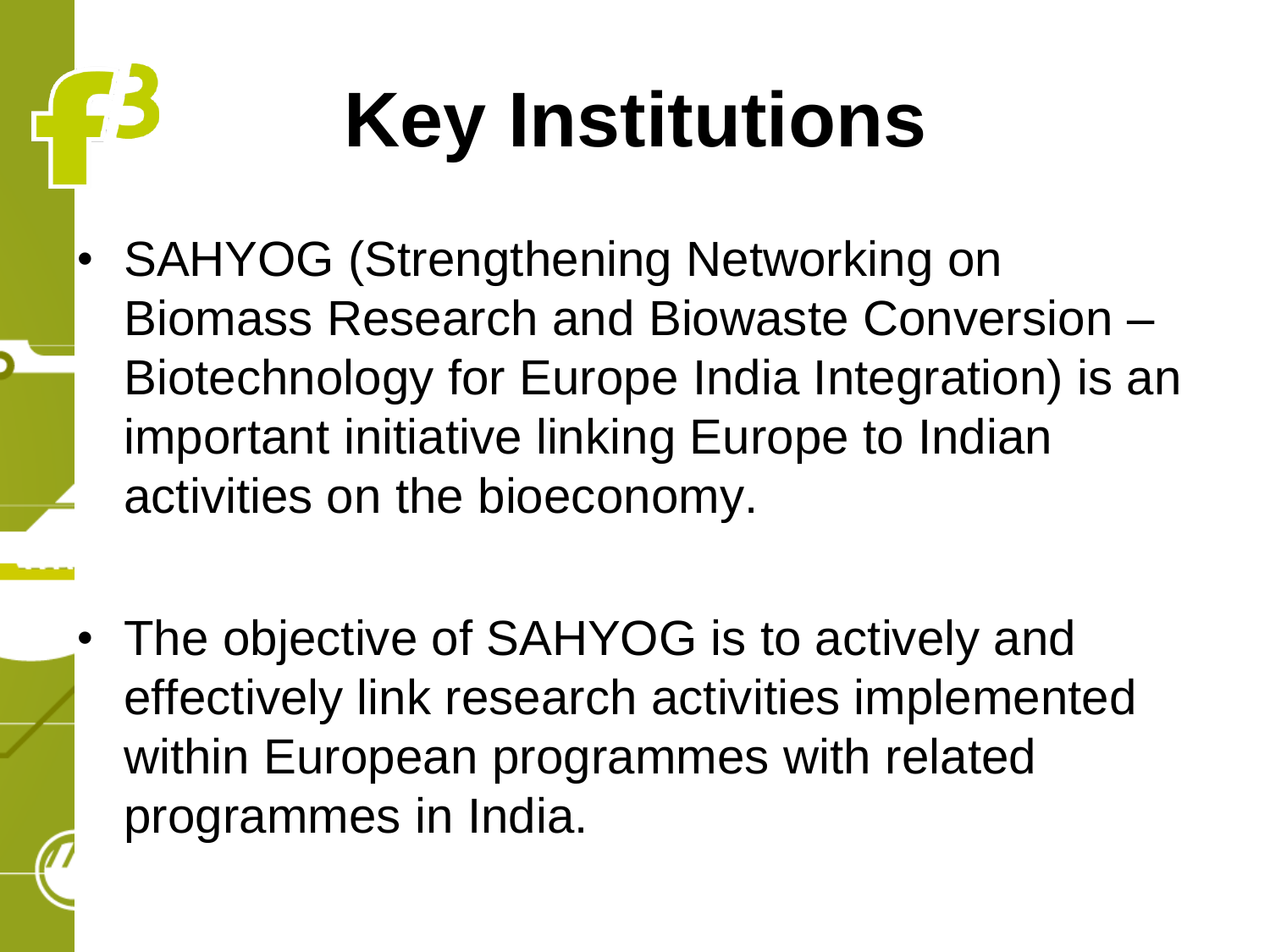## **Key Events**

• SAHYOG organised a conference and brokerage event on the bio-economy in India in February 2014 in collaboration with the European Commission and The Energy and Resources Institute (TERI).



- The main topics highlight important areas of work on the bio-economy in India, including:
	- Transition towards a bio-based economy from a fossil based economy.
	- Industry and academia interaction
	- Support initaitives, funding and financing
	- Stakeholder dialogues and policy perspectives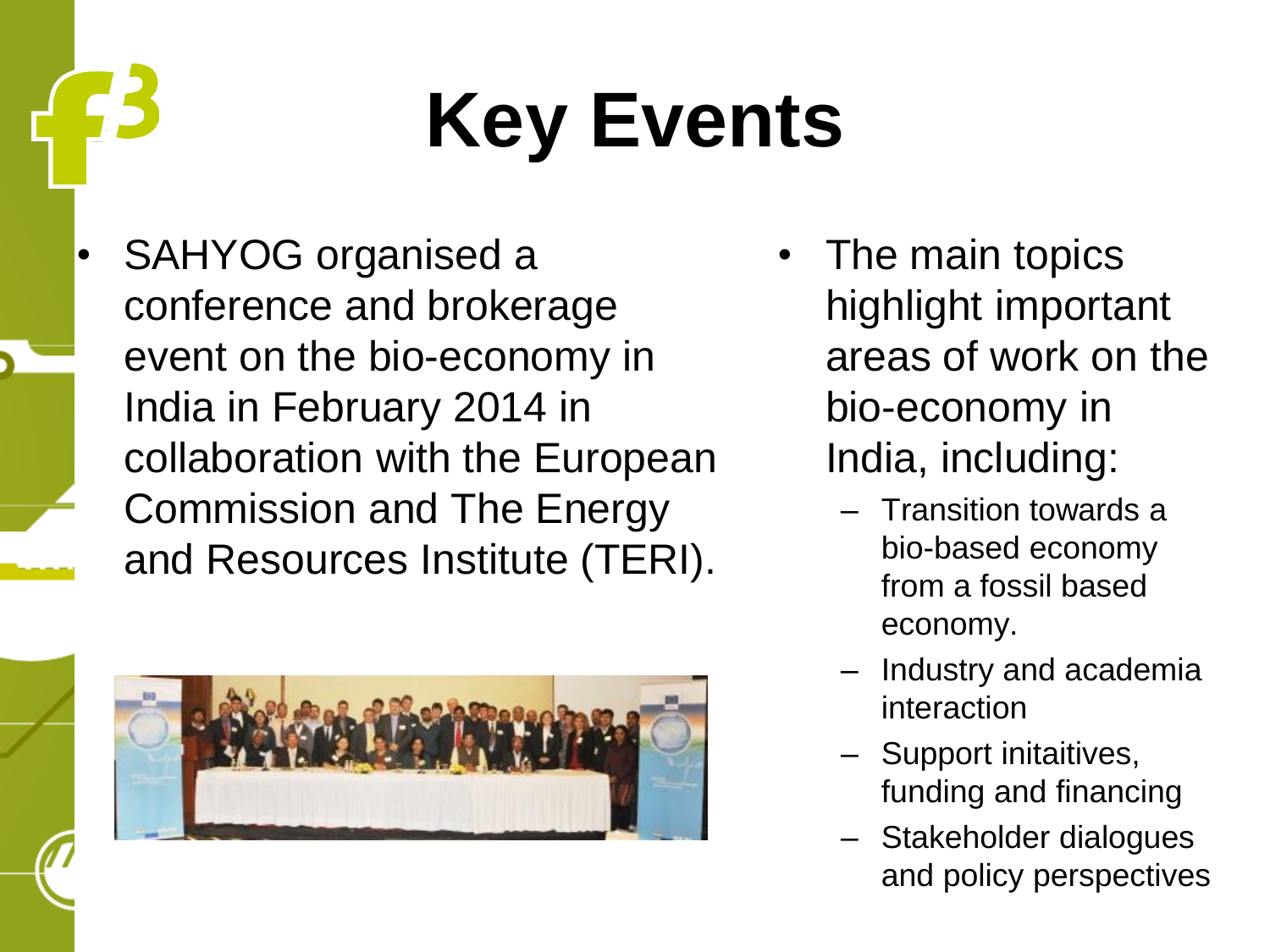## **Summary**

- The initial research highlights the increasing interest and activities in India on growing the bioeconomy. Visions depict a shift from a fossil-based economy to a biobased economy.
- The scope for the bioeconomy in India is considerable with healthcare, food security and energy supply all on the agenda. Bioenergy and biofuels are expected to expand in India.
- Opportunities for increased collaboration on the bioeconomy, bioenergy and biofuels between Indian, European and Swedish organisations appears significant.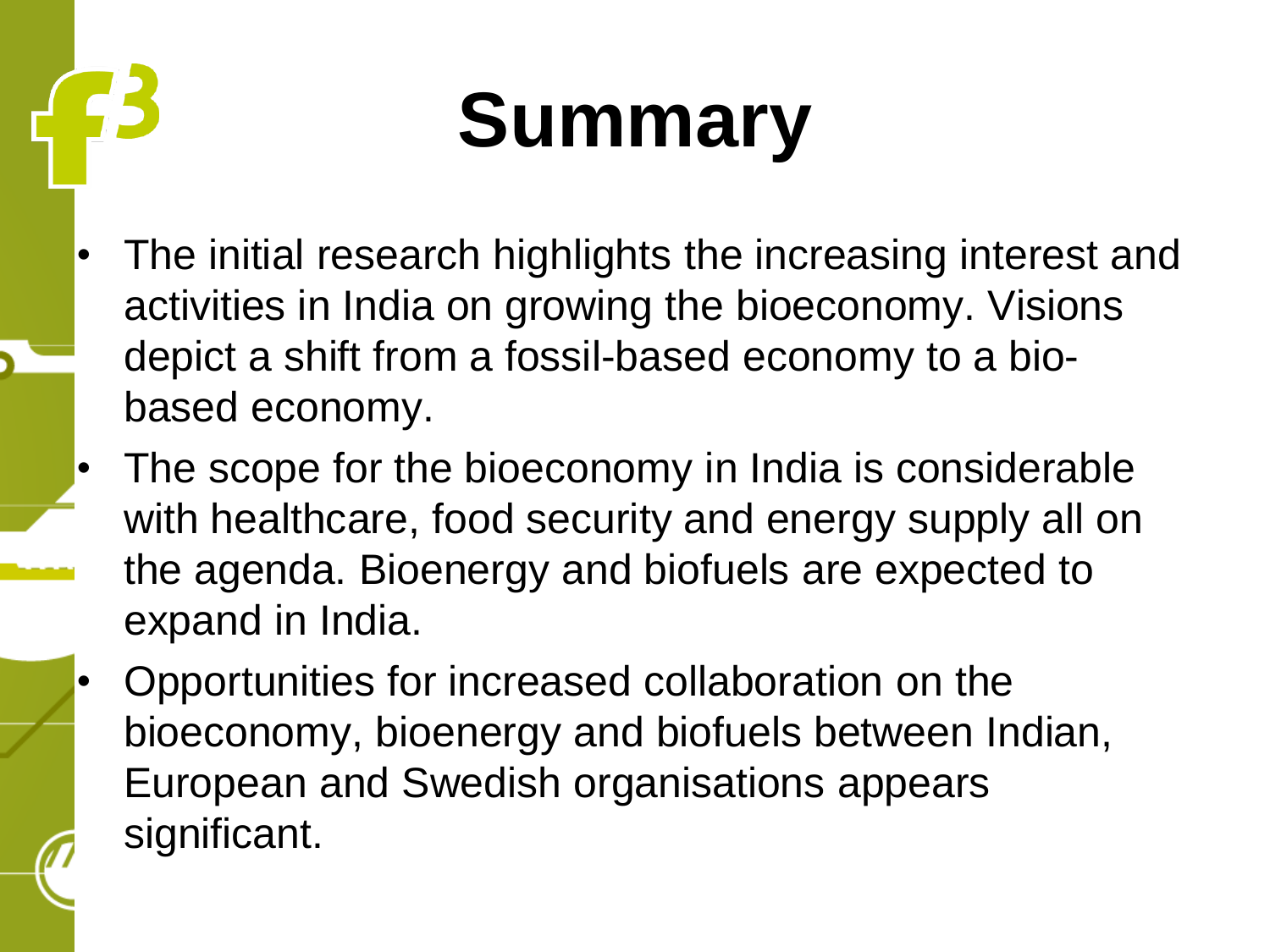**Key References**

- Association of Biotechnology Led Enterprises (ABLE) and the Department of Biotechnology for the Government of India. (2012) *Indian Biotechnology: The Roadmap to the Next Decade and Beyond.*
- WFF India. (2013) *The Energy Report – India: 100% Renewable Energy by 2050.*
- Department of Biotechnology for the Government of India. (2012) *The Bioenergy Roadmap 2020: Vision 2020.*
- Department of Biotechnology for the Government of India. (2007) *National Biotechnology Development Strategy.*
- European Business and Technology Centre (EBTC). (2011) *Overview of Indian Biotech Market associated with Climate Change.*